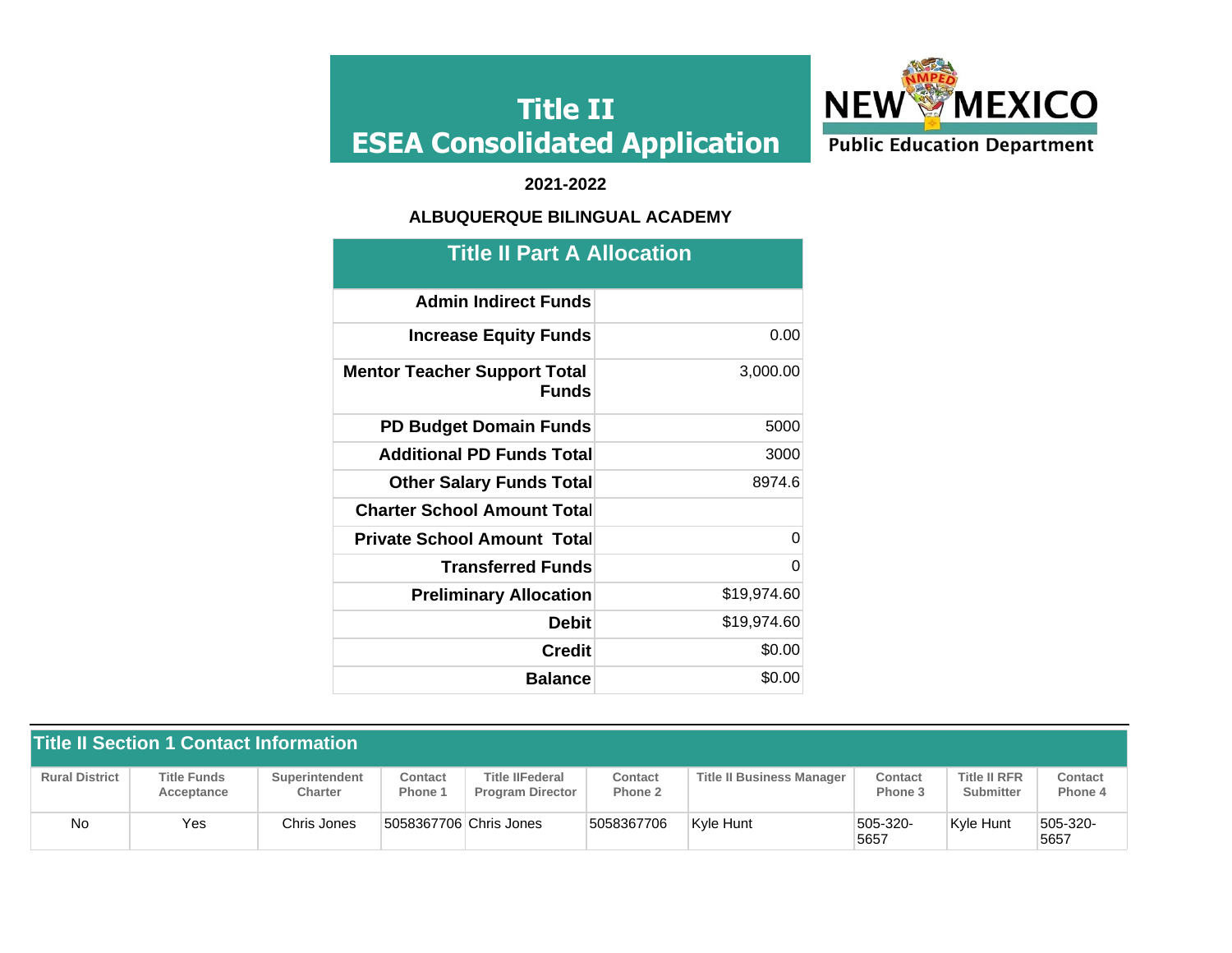

 **2021-2022** 

### **ALBUQUERQUE BILINGUAL ACADEMY**

| <b>Title II Section 2: Indirect Cost</b> |                                                                                                                                                                                                                                                                                                                                                                                                                                                                                                                                                                                                                                                                                                                                                                                                                                                                                    |  |                                      |                                                                                                                                                                                                                                                                                                                                                                                                                                                                                                                                                                                                                      |                   |                             |                                                                                                                                                                                                                                                                                                                                                                                                                                                                                                                                                                                                                                                                                                                                                                                                       |  |  |  |  |
|------------------------------------------|------------------------------------------------------------------------------------------------------------------------------------------------------------------------------------------------------------------------------------------------------------------------------------------------------------------------------------------------------------------------------------------------------------------------------------------------------------------------------------------------------------------------------------------------------------------------------------------------------------------------------------------------------------------------------------------------------------------------------------------------------------------------------------------------------------------------------------------------------------------------------------|--|--------------------------------------|----------------------------------------------------------------------------------------------------------------------------------------------------------------------------------------------------------------------------------------------------------------------------------------------------------------------------------------------------------------------------------------------------------------------------------------------------------------------------------------------------------------------------------------------------------------------------------------------------------------------|-------------------|-----------------------------|-------------------------------------------------------------------------------------------------------------------------------------------------------------------------------------------------------------------------------------------------------------------------------------------------------------------------------------------------------------------------------------------------------------------------------------------------------------------------------------------------------------------------------------------------------------------------------------------------------------------------------------------------------------------------------------------------------------------------------------------------------------------------------------------------------|--|--|--|--|
| <b>Administrative Costs</b>              | <b>Preliminary Allocation</b>                                                                                                                                                                                                                                                                                                                                                                                                                                                                                                                                                                                                                                                                                                                                                                                                                                                      |  | <b>Indirect Cost Rate Percentage</b> | <b>Indirect Cost Rate</b>                                                                                                                                                                                                                                                                                                                                                                                                                                                                                                                                                                                            |                   | <b>Indirect Base Amount</b> | <b>Admin Indirect Funds</b>                                                                                                                                                                                                                                                                                                                                                                                                                                                                                                                                                                                                                                                                                                                                                                           |  |  |  |  |
| No                                       | 19974.60                                                                                                                                                                                                                                                                                                                                                                                                                                                                                                                                                                                                                                                                                                                                                                                                                                                                           |  | 6.96                                 | 1.00                                                                                                                                                                                                                                                                                                                                                                                                                                                                                                                                                                                                                 |                   | 19974.60                    | 0.00                                                                                                                                                                                                                                                                                                                                                                                                                                                                                                                                                                                                                                                                                                                                                                                                  |  |  |  |  |
|                                          | <b>Title II Section 3_1: High Quality Instruction</b>                                                                                                                                                                                                                                                                                                                                                                                                                                                                                                                                                                                                                                                                                                                                                                                                                              |  |                                      |                                                                                                                                                                                                                                                                                                                                                                                                                                                                                                                                                                                                                      |                   |                             |                                                                                                                                                                                                                                                                                                                                                                                                                                                                                                                                                                                                                                                                                                                                                                                                       |  |  |  |  |
| <b>Question 1</b>                        |                                                                                                                                                                                                                                                                                                                                                                                                                                                                                                                                                                                                                                                                                                                                                                                                                                                                                    |  |                                      | <b>Question 2</b>                                                                                                                                                                                                                                                                                                                                                                                                                                                                                                                                                                                                    | <b>Question 3</b> |                             |                                                                                                                                                                                                                                                                                                                                                                                                                                                                                                                                                                                                                                                                                                                                                                                                       |  |  |  |  |
| support providers.                       | ABA will increase student achievement for all<br>students in several ways. First, the school will provide<br>teachers with professional learning opportunities in<br>the areas of curriculum and instruction, assessment,<br>classroom management, instructional technology<br>implementation, and social and emotional learning.<br>These staff development opportunities will align with<br>locally adopted/acquired programs and will assist<br>teachers in becoming fluent in using each of the<br>academic systems in place for SY 20-21. Next, ABA<br>will implement initiatives to monitor teaching and<br>learning. This includes walkthroughs to capture<br>instructional delivery, data analysis to monitor student<br>progress toward grade level proficiency, and<br>consistent review of planning and preparation<br>documents developed by teachers, assistants, and |  |                                      | ABA is data-driven and regularly conducts analysis<br>of student academic performance and non-academic<br>performance data. This includes implementation of<br>the school's Know Your Number campaign that<br>consists of students, teachers, and parents working<br>collaboratively to do the following: 1. analyze<br>previous year and recent assessment performance<br>data, 2. set goals related to academic proficiency<br>gains, 3. complete the KYN goal setting form and<br>develop a strategy for reaching goal(s), 4. monitor<br>progress toward goal attainment after each<br>assessment administration. |                   |                             | ABA ensures access to HQPD by ensuring that<br>extended implementation curriculum packages<br>during the adoption process as well as self-guided<br>m subsequent year beyond the adoption year.<br>Currently, ABA utilizes the McGraw-Hill Wonders<br>and Maravillas core reading programs, which<br>came with extensive teacher training. Training<br>included the process by which to implement the<br>curricula in accordance with the paced modules<br>described above. During the 20-21 school year,<br>ABA also adopted Houghton Mifflin Harcourt's<br>Arribas core math curriculum, which comes with<br>both training as well as self-paced modules. The<br>ABA principal who oversees curriculum and<br>instruction is responsible for overseeing the<br>implementation of all core programs. |  |  |  |  |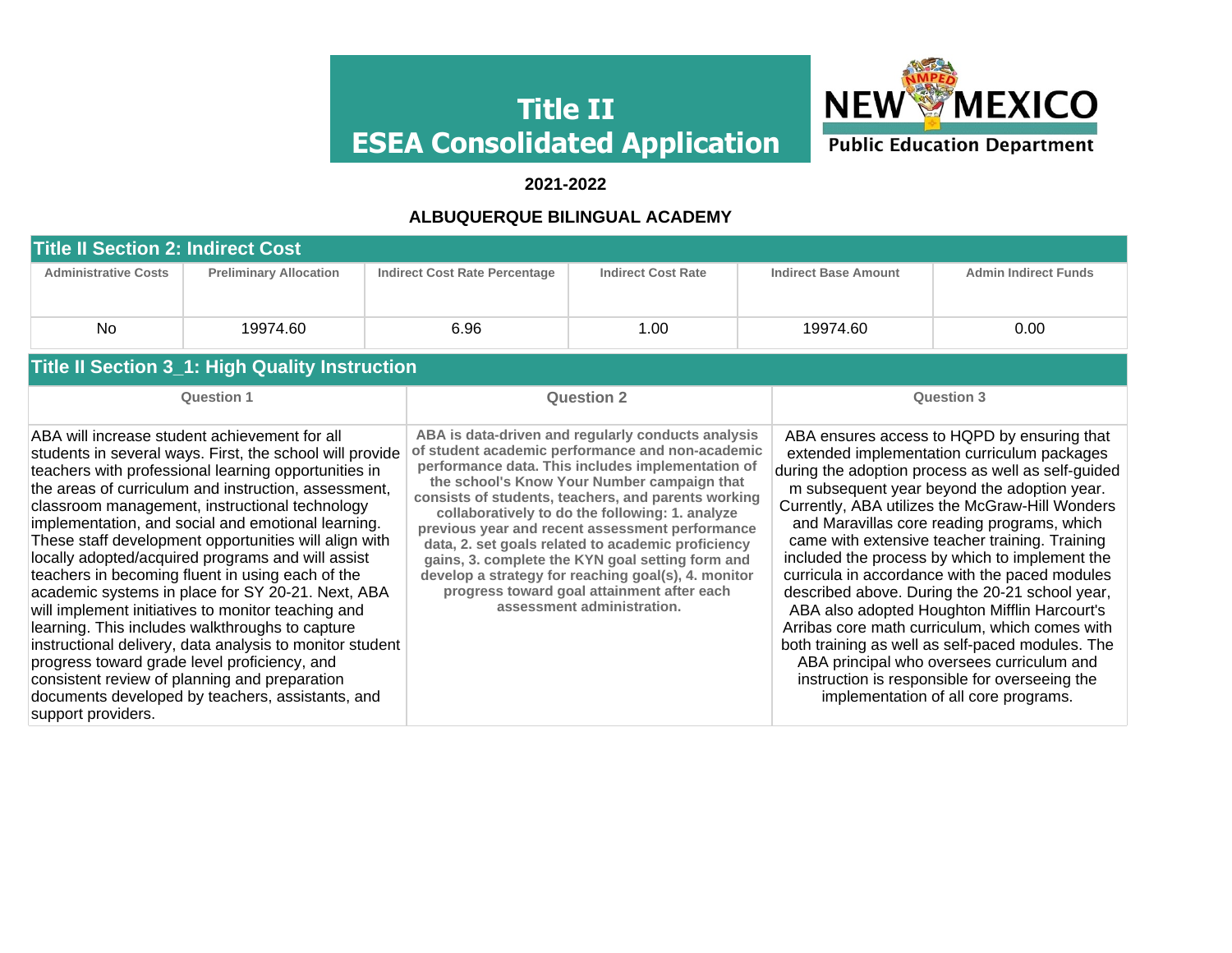

#### **2021-2022**

#### **ALBUQUERQUE BILINGUAL ACADEMY**

### **Title II Section 3\_2: Educator Quality Measures By Subgroup**

**RATING How does the LEA ensure that all students in the subgroups listed are provided with high quality instruction**

ABA ensures that all students in the above subgroups are provided with high quality instruction through the following efforts:

Case management, tutoring, reading interventions and after-school programs that are delivered by social workers, counselors, teachers or other professional staff, and; Services to engage and support parents and families in the education of students.

• Advisory (MS)- implementation of daily advisory period for students in grades 6-8 that is focused on social and emotional learning and supports, academic progress checks and supports, as well as college and career exploration and readiness.

• Afterschool program- after school programming that offers enrichment activities for students in grades K-8. Activities include technology, language, fine arts, performing arts, health and wellness, etc. Activity leaders include certified staff.

• Reading and math intervention- all teachers work with small groups of students who were identified through BOY and MOY assessment results as those in need of intensive instruction/intervention.

• Afterschool intervention- daily afterschool reading and math intervention is provided by licensed teachers. Students are identified through the analysis of interim assessment results.

• Tutoring sessions- tutoring is offered to enrolled students in the areas of math and reading. This takes place daily from 3:00-3:30 pm via zoom check-ins so that in-person and remote students have access to the service. Tutors include certified staff as well as other qualified personnel with adequate content knowledge.

• Parent workshops and training- parent workshops are offered via parent connection events. These quarterly events are centered on literacy, math, and science. Reading, math, and science committees lead workshops for parents in which strategies are taught in order for parents to support students at home.

• Social worker and student success advisor- the two positions are responsible for coordinating academic intervention services with respect to social and emotional support.

Culturally relevant professional and curriculum development, including those necessary to support language acquisition, bilingual and multicultural education. • Dual Language Program- the bilingual multicultural education program known as dual language immersion will again be implemented at ABA for school year 2020-2021. Students learn for three hours in their target language and three hours in their home language for a total of six hours of language instruction. • CLAVES Training- during the 2019-2020 and 2020-2021 school years, ABA participated in CLAVES training with Dual Language Education of New Mexico. This training will continue into the 2021-2022 school year with visitas (peer instructional rounds) as well as continued training on the contextualized learning principles that make up the CLAVES model.

• Curriculum Adoption (core and supplemental)- for SY 20-21 ABA adopted a new core math curriculum. For the 21-22 school year, ABA will adopt a science curriculum and supplemental curriculum resources to round out our units of instruction.

• ELL Coach- for the 2021-2022 school year, ABA will employ an ELL/Reading coach to support teachers with aspects related to serving ELs as well as general development, including planning and implementing culturally relevant instruction.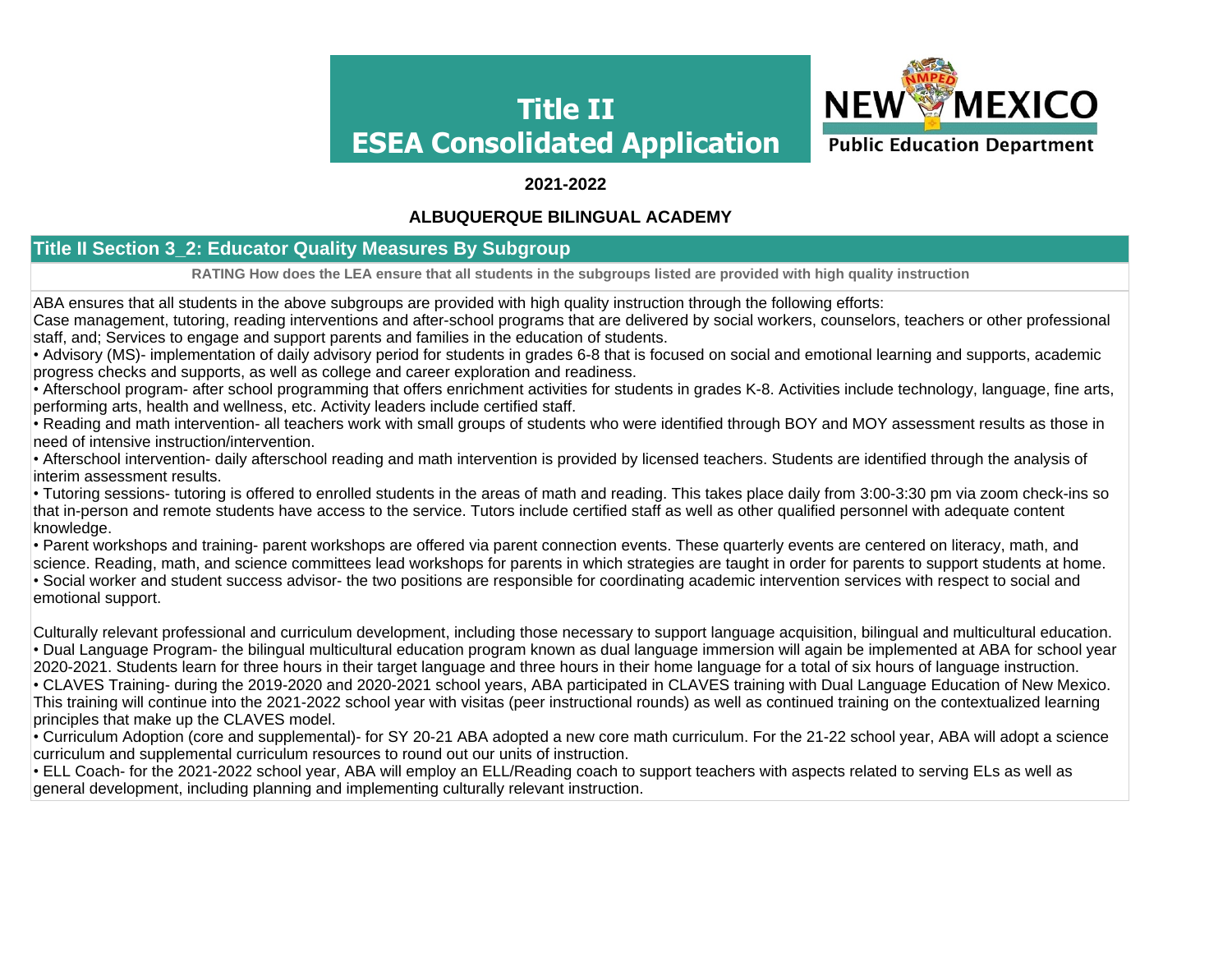

### **2021-2022**

#### **ALBUQUERQUE BILINGUAL ACADEMY**

| <b>Title II Section 4: Mentorship Support for Teachers</b> |                 |                     |        |                                                                       |                                               |                                           |                                           |  |  |  |  |
|------------------------------------------------------------|-----------------|---------------------|--------|-----------------------------------------------------------------------|-----------------------------------------------|-------------------------------------------|-------------------------------------------|--|--|--|--|
| <b>School Locations</b>                                    | Name Of Mentor  | Mentor's<br>License | Rating | Mentor Supercance Fquity Funder Total er to<br><b>Receive Support</b> | License Number of<br><b>Teacher Receiving</b> | <b>Teacher Summative</b><br><b>Rating</b> | <b>Mentorship</b><br><b>Support Funds</b> |  |  |  |  |
|                                                            |                 | <b>Number</b>       |        |                                                                       | <b>Support</b>                                |                                           |                                           |  |  |  |  |
| LA PROMESA EARLY<br><b>LEARNING</b>                        | Ana Cotrina     | 370106              |        | TBD                                                                   | 000000                                        |                                           | 1500                                      |  |  |  |  |
| LA PROMESA EARLY<br><b>LEARNING</b>                        | Yvette Barnwell | 208867              |        | TBD                                                                   | 000000                                        |                                           | 1500                                      |  |  |  |  |

#### **Title II Section 5: Professional development by domains**

| <b>Domains</b>                                                                      | Name of Teacher                                                                            | License Number of Teacher              |                       | How will the LEA measure the success of the<br><b>Professional Development</b>                                       |               |           | <b>PDBudget Funds</b>               |
|-------------------------------------------------------------------------------------|--------------------------------------------------------------------------------------------|----------------------------------------|-----------------------|----------------------------------------------------------------------------------------------------------------------|---------------|-----------|-------------------------------------|
| Domain 1C: Setting<br>Instructional Outcomes and<br>Designing Student<br>Assessment | ALL                                                                                        | 00000                                  | assessment data       | Certificates of completion; Stakeholder<br>surveys; Formative assessment data;<br>Interim assessment data; Summative |               | \$5000.00 |                                     |
|                                                                                     | Title II Section 6: Additional professional development activities planned                 |                                        |                       |                                                                                                                      |               |           |                                     |
| <b>Type of Professional</b><br><b>Development</b>                                   | <b>Description</b>                                                                         | Name of Person<br><b>Participating</b> | <b>License Number</b> | <b>Summative Rating Role of Person</b>                                                                               | Participating |           | <b>Additonal PD</b><br><b>Funds</b> |
| Licensure                                                                           | Coursework to earn<br>endorsements in high need<br>areas. May include tuition and<br>tees. | ALL                                    | 00000                 |                                                                                                                      | Teachers      |           | 3000                                |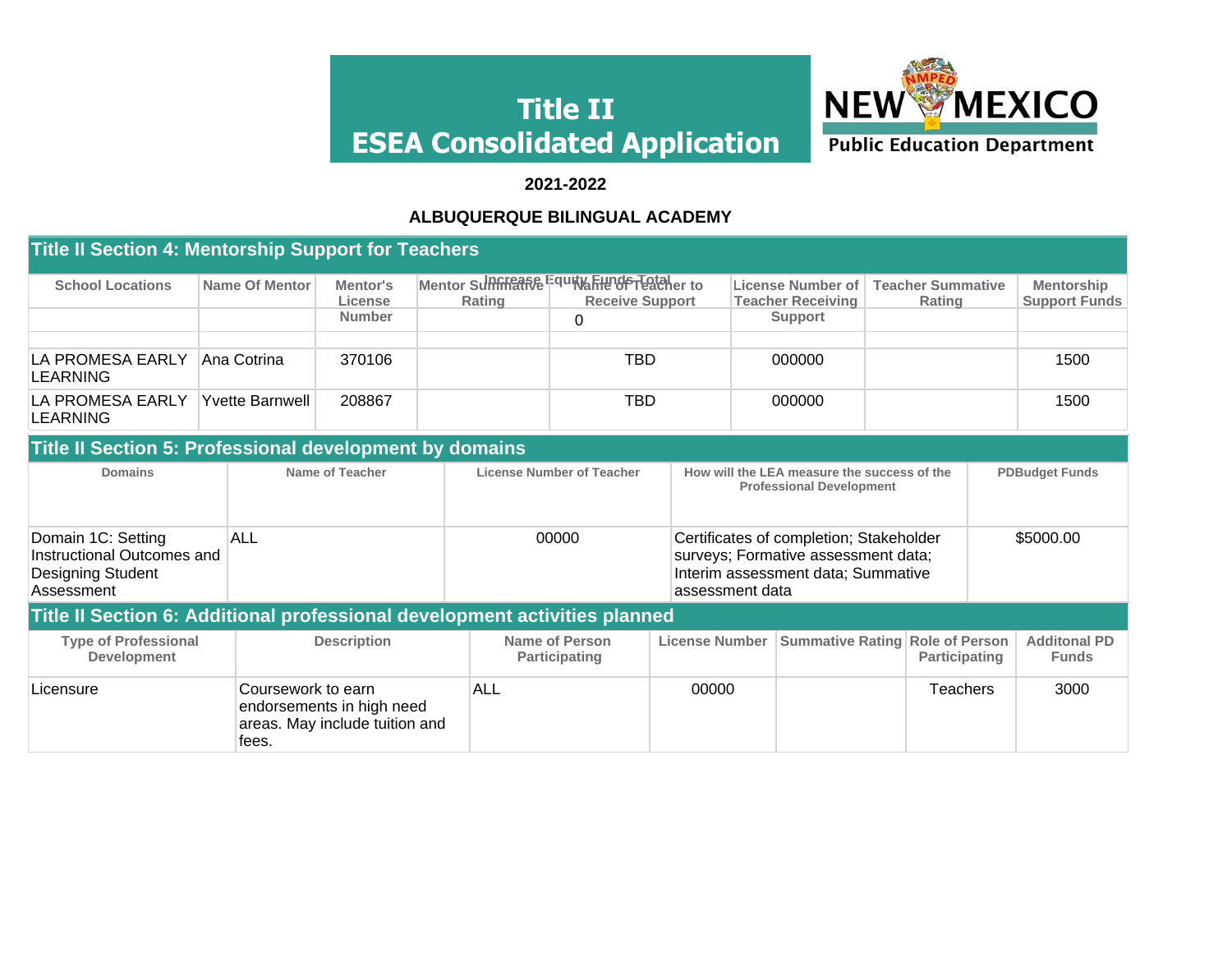

#### **2021-2022**

#### **ALBUQUERQUE BILINGUAL ACADEMY**

#### **Title II Section 7: Other salaries Name of Person License Number School Locations Role Of Person Description Description Description Other Salary Funds** ALL 000000 LA PROMESA EARLY LEARNING Teachers Teacher Merit Pay Incentive System: Instructors are capable of earning \$2,000 for meeting the eight applicable goals as defined below: • K-2 Istation Reading (\$250) • K-2 Istation Espanol (\$250) • K-2 NWEA Reading (\$250) • K-2 NWEA Math (\$250) • Teacher Attendance (\$250) – less than 2 days (personal or sick) unless professional. • NM Vistas Accountability System – score that exceeds the average score for elementary and middle schools as established by the NMPED (\$250) • ACCESS for ELLs (\$250) • Avant- Espanol (\$250) Goals to be aligned with annual goals as establshed by the ABA instructional leadership team and school board. 8974.6

#### **Title II Section 8: Carry over funds**

**Use of Carryover Funds**

Carryover funds will be added to the balance used to fund the ABA Merit Pay System.

| <b>Title II Section 9: Total enrollment</b> |                           |                           |         |                                                 |                         |                         |  |  |  |  |  |
|---------------------------------------------|---------------------------|---------------------------|---------|-------------------------------------------------|-------------------------|-------------------------|--|--|--|--|--|
| <b>Public Enrollment</b>                    | <b>Private Enrollment</b> | <b>Charter Enrollment</b> |         | Preliminary Allocation   Available T2Allocation | <b>Per Pupil Amount</b> | <b>Total Enrollment</b> |  |  |  |  |  |
|                                             |                           |                           | 19974.6 | 0.00                                            | #Error                  |                         |  |  |  |  |  |

**Title II Section 10: Locally-Authorized Charter Schools**